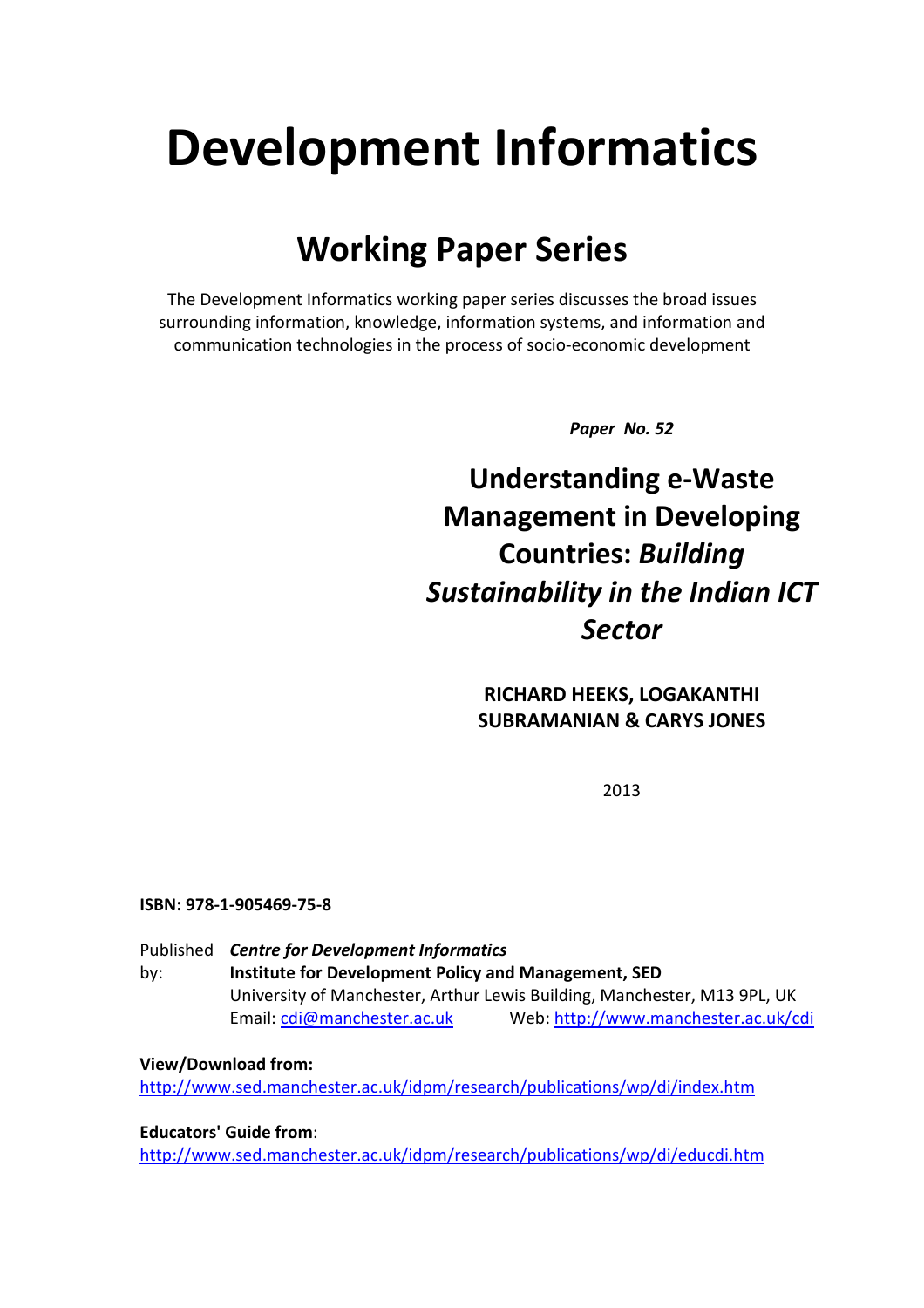### **Table of Contents**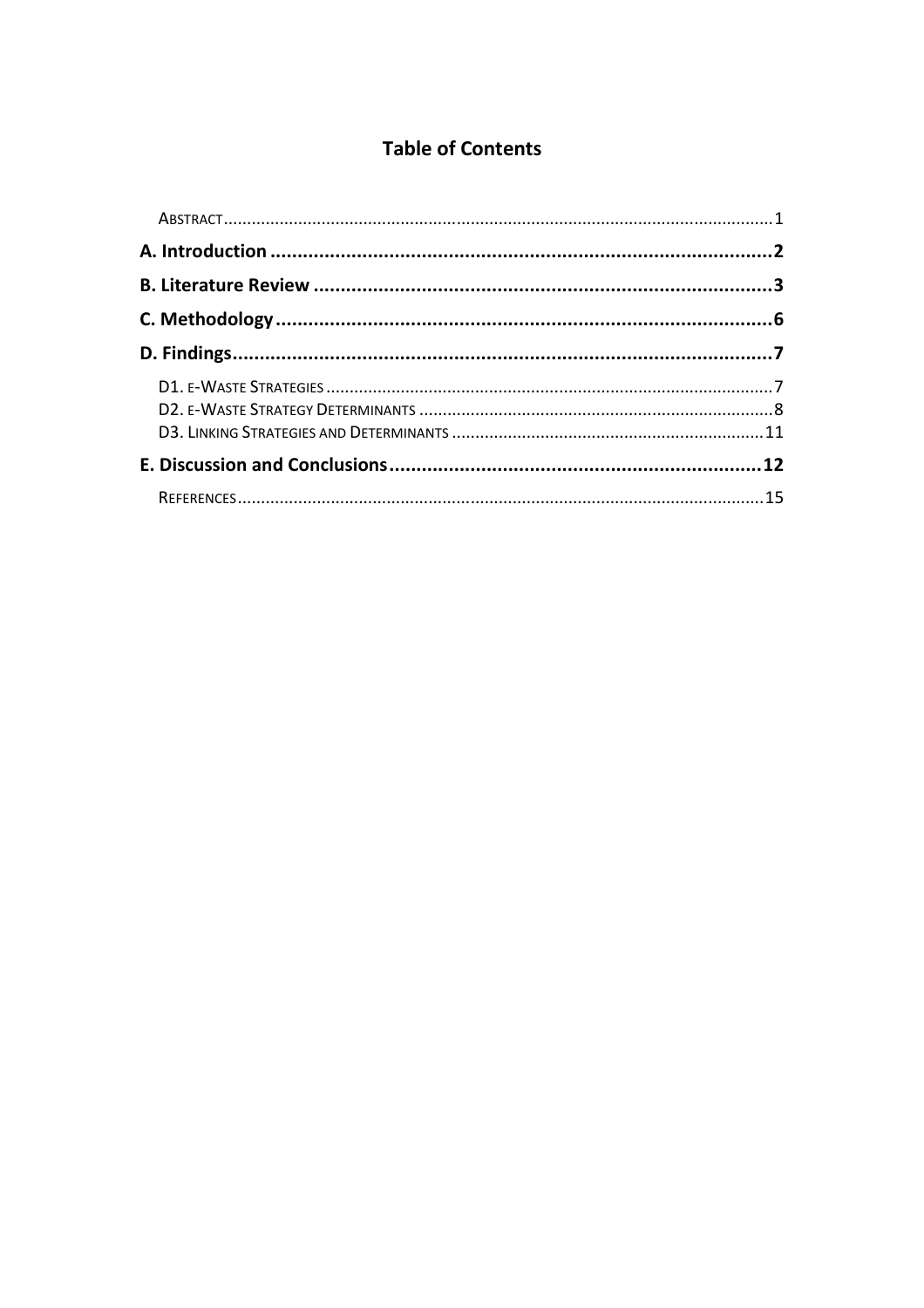# Understanding e-Waste Management in Developing Countries: Building Sustainability in the Indian ICT Sector

Richard Heeks<sup>1</sup>, Logakanthi Subramanian<sup>12</sup> & Carys Jones<sup>2</sup>

<sup>1</sup> Centre for Development Informatics IDPM SED, University of Manchester, UK

<sup>2</sup>Planning and Environmental Management SED, University of Manchester, UK

2013

#### Abstract

Management of e-waste is a growing problem for developing countries; one that may undermine the sustainability of ICT use if not addressed. In this paper, we focus on a somewhat under-emphasised group that contributes significantly to developing country e-waste: local organisational consumers of ICT. Although thought to create the majority of e-waste, the factors shaping the e-waste decisions of this group are not well understood.

This paper therefore builds a model of e-waste strategies and e-waste strategy determinants from the environmental management literature. It applies this model to a key e-waste producer – the ICT services sector in India – drawing qualitative fieldwork-based case studies from a mix of very large and small/medium firms.

While the former have been proactive in their e-waste strategy, the SMEs are characterised as indifferent to e-waste; a divergence explained by the very different strengths of determining factors to which they are subject. In turn, those factors relate to the size of these ICT consumers and the nature of value chains into which they are placed. Understanding these determinants can help us plan better e-waste interventions; a point illustrated through critique of recently-introduced legislation.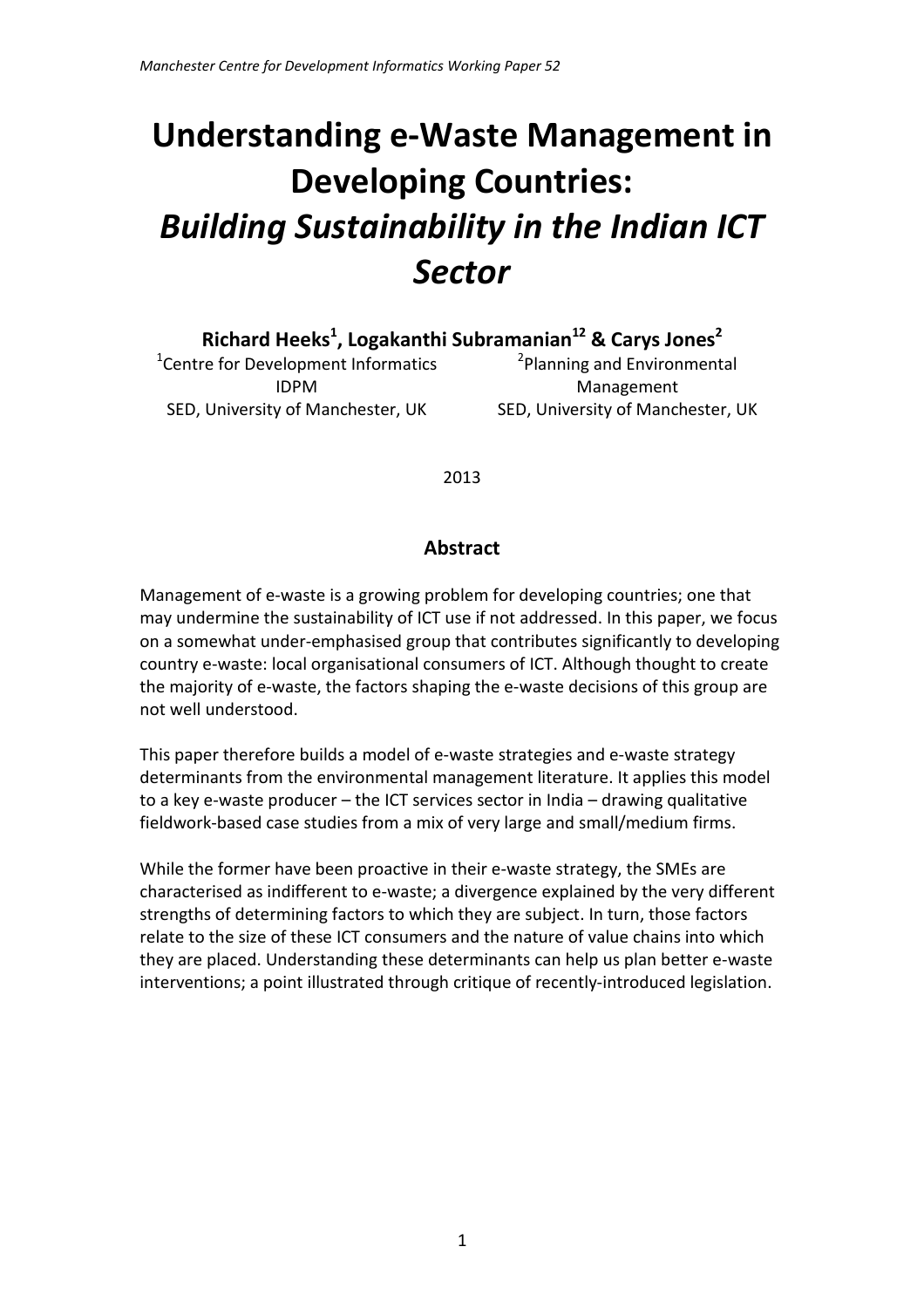## A. Introduction

Use of ICTs in developing countries has grown significantly since the start of the  $21<sup>st</sup>$ century (ITU 2012), driven on by encouraging evidence and literature that associates ICTs with various aspects of economic and social development (UNCTAD 2011). Alongside these positive associations, however, have been growing concerns about the sustainability of development models that increasingly incorporate ICTs (Ali & Bailur 2007). Such concerns have included the economic (e.g. about inequality: Flynn-Dapaah & Rashid 2010) and political (e.g. about e-autocracy/e-oppression: Albrini 2008) but typically focus on environmental impacts associated with ICTs (GISWatch 2010). Such impacts can occur during the manufacture and use of ICTs but have been especially prominent in relation to end-of-life disposal.

This falls within the domain of "e-waste": electrical and electronic equipment that has ceased to be of value to its owners. ICT is a growing component within overall ewaste due to the rapid growth rates in ICT consumption, combined with falling average usage lifespan for digital technology (Chatterjee & Kumar 2009). Traditionally associated with the global North, locally-produced e-waste is an increasing problem for developing countries with, for example, more than 800,000 tonnes of e-waste being created annually in India (FE 2012). e-Waste is an opportunity for developing countries since valuable items can be recycled from it: glass, copper, nickel, chromium, silver, etc. But it is also a threat either if not recycled or if not recycled properly both from volume of landfill and toxicity of cadmium, mercury, lead and dioxins (Robinson 2009). At present, threats seem to outweigh opportunities. Again taking India, it is estimated that only 5% of e-waste is recycled, and that which is recycled is handled almost entirely by informal sector operators working in hazardous, polluted conditions (ELCINA 2009).

There has been relatively little work to date on e-waste in developing countries and such work as there is has often focused on the international trade in e-waste (e.g. Nnorom & Osibanjo 2008, Shinkuma & Managi 2010). But, as noted, given high double-digit annual growth rates in ICT consumption in most developing countries, local e-waste requires greater investigation. Within the literature on e-waste, the focus has tended to be on legislators, producers or recyclers (Subramanian et al 2012) but we wish to shift attention to the role of ICT consumers since it is they who determine when ICTs become e-waste, and it is they who determine what happens to that e-waste. In particular, we wish to focus on 'bulk consumers': organisational users of ICTs who generate the majority of e-waste (Agarwal et al 2003).

Given so little is known about the role of these organisations in e-waste, the research presented here looks at two foundational questions: what are the strategies for e-waste management within these organisations, and what are the factors which determine those strategies. Given the importance of ICTs within its national development strategies, we decided to study these issues in India, and selected the ICT service sector since this is estimated to contribute about 30% of all e-waste in the country (Chawla 2008).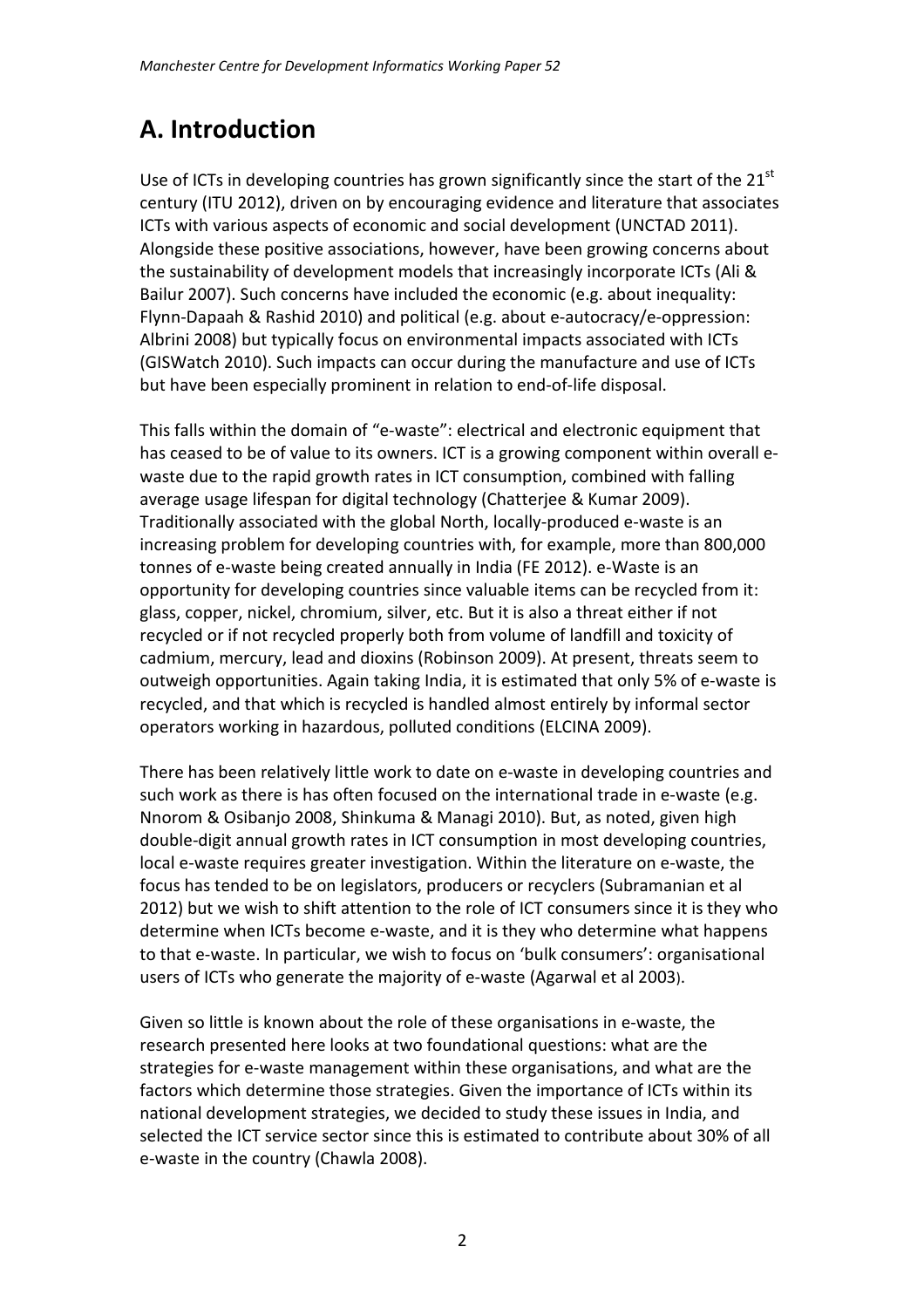We begin by reviewing literature in order to develop models of e-waste management practice and its factoral determinants, before explaining the specific methodology for this research. After presenting the findings from our field research, we end with discussion and conclusions.

## B. Literature Review

The literature on e-waste in developing countries has to date been relatively limited. It has tended to focus on three main issues: the extent and effects of e-waste (e.g. Frazzoli et al 2010, Chung 2012), the international trade in e-waste (e.g. Shinkuma & Managi 2010), and legislation on e-waste (e.g. Akenji et al 2011). There has been little work on the practices and determinants of e-waste management, and we therefore have to develop our own models of these, drawing from the wider literature on environmental management which itself focuses largely on the global North.

Environmental practices are commonly understood as operating at the level of the organisation, and understood in terms of strategy. Models of environmental strategy offered in the literature analyse the strategies of different organisations into a set of categories along a continuum. One of the first of these, from Steger (1993), identified the strategies firms adopt in response to the environmental risks and opportunities they face, running from indifference and defensive strategy through offensive to innovative strategy. Roome (1992) developed a five-category model of strategies in relation to organisations' reaction to external legislation: noncompliance, compliance, compliance-plus, environmental excellence, and leading edge. Azzone and Bertelè (1994) explored the impact of context to expose five strategic responses which ran from stable through reactive and anticipative to proactive and creative.

Given the differences between these models; their derivation from the experiences of industrialised country firms; and their lack of specific reference to e-waste, we decided it would not be possible a priori to develop a detailed model of e-waste management strategy. Instead, we identified four generic strategic approaches which might be of relevance to field findings, drawing from the models discussed and others (e.g. Ghobadian et al 1995):

- Indifferent: the organisation does not adopt any strategic position in relation to e-waste.
- Reactive: the organisation adopts the minimum e-waste strategy necessary to react to its context.
- Proactive: the organisation pushes its e-waste strategy ahead of the basic reactive minimum.
- Innovative: the organisation sees e-waste as an opportunity and adopts an innovative strategy in order to address that opportunity.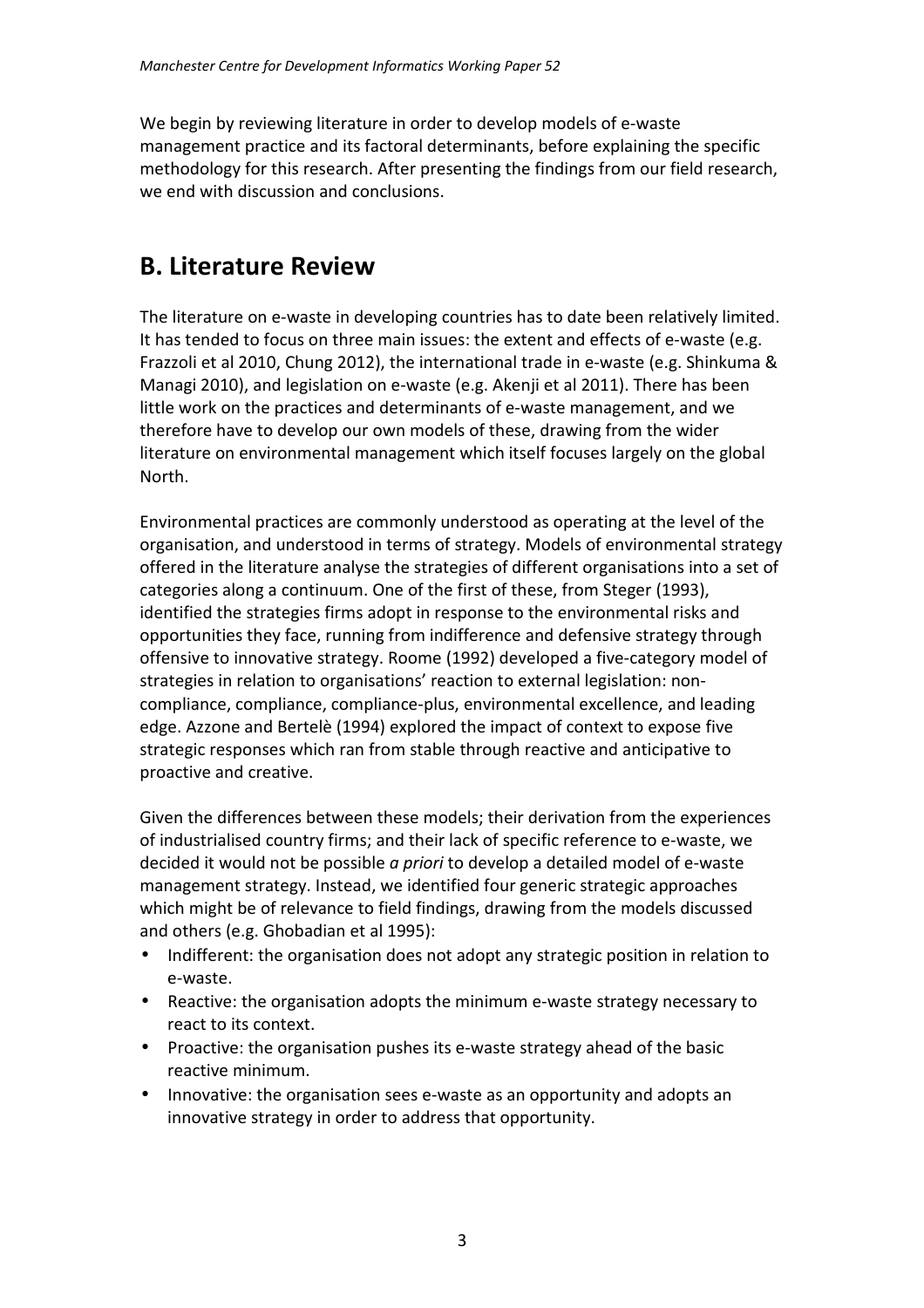But what might be the determinants of these different strategies: what causes one organisation to choose one path and another organisation to choose a different path? Again, there is no literature that offers specific guidance on e-waste management determinants and we again had to look to the literature on environmental management, drawn largely from the experiences of manufacturing firms in industrialised countries, in order to construct an initial model.

From this literature (e.g. Ghobadian et al 1998, Hoffman 2000, Benito & Benito 2006) we can see that a mix of factors external and internal to the organisation can be associated with determination of environmental strategy. From these, we draw out those factors which appear most repeatedly.

Key external determinants identified were:

- Government regulation: in particular the threat of fines and other costs (both financial and not directly financial) associated with non-compliance with environmental regulation (Cordano 1993, Ghobadian et al 1995), plus evidence that compliance can be a source of competitive advantage (Nehrt 1998).
- Peer pressure: especially where there is some form of sectoral association, peers are found to exert a normative influence on the strategic environmental behaviour of organisations in the same sector (Bansal & Roth 2000, Lynes & Andrachuk 2008).
- Client requirements: commercial organisations are significantly oriented to the requirements of their clients. Where these include requirements for particular environmental standards or actions, these can be a strong strategic influence (Delmas & Montiel 2007, Sarkis et al 2010).
- Corporate reputation/brand image: these intangible assets have high value for an organisation because of their role in both investor and client decision-making (Fombrun 1996) and they influence environmental strategy because environmental actions are seen to directly correlate to image and reputation (Miles & Covin 2000).

Key internal determinants identified were:

- Financial impact: financial implications are seen as a powerful shaper of organisational strategic decisions generally (Ghani et al 2010), and of environmental decision-making specifically (Stead & Stead 1995).
- Organisational culture: understood as the complex of values, beliefs, assumptions and symbols which define the way a firm conducts its business (Barney 1986), organisational culture necessarily impacts all decisions and actions, including those associated with environmental strategy (Howard-Grenville et al 2008, Lynes & Andrachuk 2008).
- Organisational leadership: organisational leaders are found to have an important influence on the environmental strategies their firms adopt (Egri & Herman 2000, Prakash 2001). We can see this as intimately intertwined with cultural factors since an organisation's leaders shape its culture, and that culture shapes selection or emergence of those leaders; this being found both generally (Pettigrew 1979) and in relation to environmental matters (Fernandez et al 2003).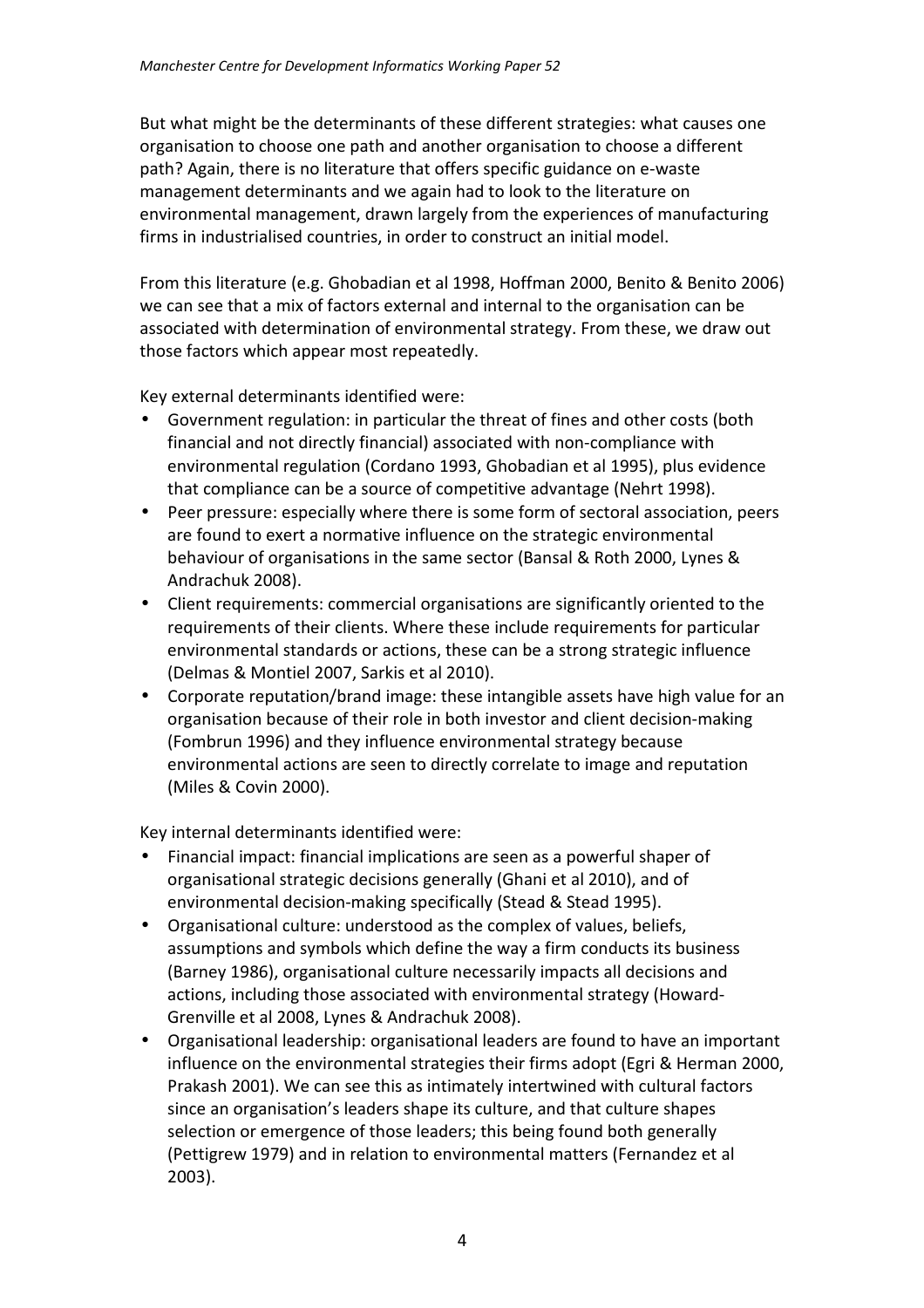To reiterate, these are factors drawn largely from the broad environmental management experiences of manufacturing firms in the global North; there being no model for e-waste strategies for organisations in developing countries. But we can draw them together to create the formative model shown in Figure 1.



Figure 1. Conceptual Model of e-Waste Strategy Determinants

Our literature review has therefore produced two models of potential value to understanding e-waste management in developing countries: the continuum of ewaste strategies, and the circular model of factoral determinants of e-waste strategy. Our main research, then, was to instantiate these initial models via investigation of real-world practice. $1$ 

l

 $1$  This represents the finalised model used in the main fieldwork, described next. Space limitations prevent a full discussion of minor revision to the model based on pilot fieldwork which led to removal of one factor identified from the literature – NGO pressure – since this was not identified as present for any respondents; and incorporation of a second factor – employee demand – into the culture/leadership category since this was how any such demands were always said to be mediated.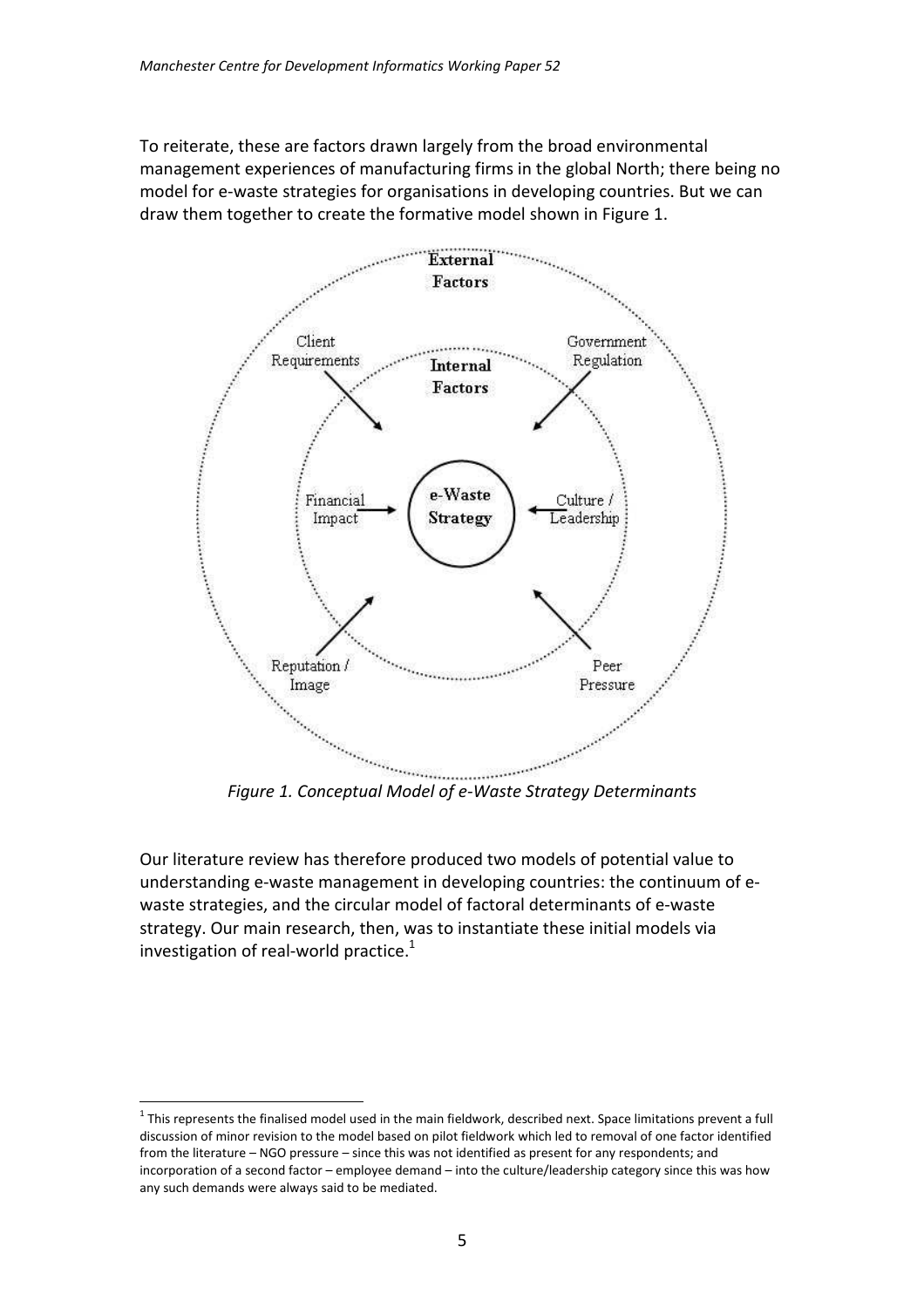## C. Methodology

l

In order to investigate the continuum of e-waste strategies and the model of determinants, a qualitative research design was adopted since this has been shown appropriate to the research of social phenomena, of which e-waste strategy is one, and combining exploratory and explanatory elements (Taylor & Bogdan 1984, Durrheim 2008). Given the instrumental interest in real-life factors and their relationships within context, it was decided to investigate multiple organisation cases within the frame of a specific industrial sector (Stake 2005).

We focused on India. Use of ICT in India is growing fast – Internet usage by 31% per year; mobile phone subscriptions by 40% per year (ITU 2012) – and this has led to equally strong growth in overall e-waste; estimated to have grown from 147,000 tons in 2005 to around 800,000 tons in 2012; a rate many times faster than traditional waste (FE 2012). Of this, as noted above, only 5% is recycled, largely – at an environmental and health cost – by the informal sector (GTZ-MAIT 2007, Roche 2010).

Bulk consumers of ICT – organisations utilising multiple units of ICT equipment (as opposed to individual consumers) – are major contributors to e-waste in developing countries (UNEP 2007, GISWatch 2010). We therefore selected a sector – the ICT sector – in which very large volumes of ICT waste are generated (as already indicated, making up about 30% of all India's e-waste), in which there is a variety of different organisational types, and which serves both export and domestic markets. Specifically, we chose ICT service organisations which are members of NASSCOM, India's National Association of Software and Service Companies, which accounts for around 95% of ICT sector turnover in the country.

Since firm size is directly correlated with volume of e-waste generation, since size has been indicated to affect environmental management<sup>2</sup> and since the Indian ICT sector is strongly stratified by size, we decided to use size as a means of differentiating our sample. During 2011, we surveyed practice in five very large organisations (VLOs) from the pool of seven with global ICT services operations which employ more than 40,000 staff; and ten small and medium enterprises (SMEs) randomly-selected from the roughly 500 NASSCOM members which employ less than 1,000 staff and which serve a mix of domestic and overseas clients<sup>3</sup>.

With qualitative research, triangulation is recommended as a means to strengthen research validity and reliability (Saunders et al 2012). This was addressed in two ways (Denzin 1978). First, by triangulation of perspective: for each organisation, we sought to approach two interviewees for a semi-structured interview; staff at both a senior and a more middle management position with responsibility for or knowledge

<sup>&</sup>lt;sup>2</sup> Resource/capacity issues – including organisational size, level of general environmental knowledge, and availability of recycling facilities – were identified in this research as enablers (as opposed to determinants) of ewaste strategy implementation but, given space limitations, enablers are not discussed here.

 $3$  The VLOs are all globally-known Indian software / IT services / business process outsourcing firms; the SMEs similarly operated in one or more of those three market segments.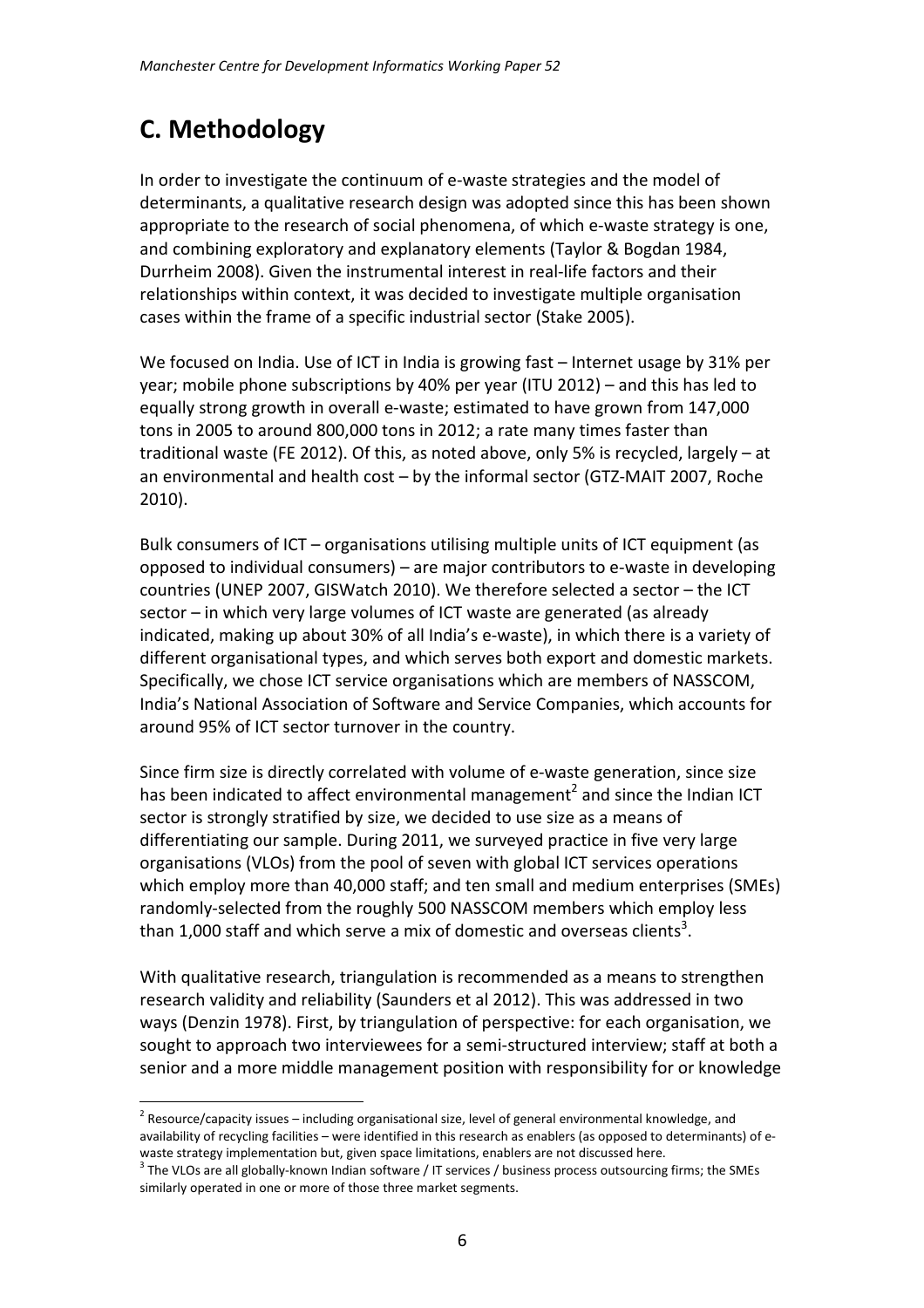of e-waste practice within the organisation. For the very large organisations, this led to further recommendations for interview, with a total of 18 interviews being conducted in the five organisations. For most SMEs, only one relevant role could be identified, with 12 interviews conducted in the ten organisations. In addition, 36 further interviews were conducted with other stakeholders who were participants or had interests in the ICT lifecycle: ICT producers (7 interviews), recyclers (6), regulators (5) and industry association representatives (4) plus international and non-government organisations (7), dealers (3), and informal sector actors (4).

Second, by methodological triangulation. Semi-structured interviews were conducted as indicated, each lasting for an average of one hour. Interview content was developed from the literature review, covering e-waste strategies, determinants and actions within the case organisations. Interview design was based around structure laying technique (Flick 2009) using the simplified approach of presenting back at the end of the interview a graphical summary of key elements. Document analysis was undertaken on a variety of 'grey literature' items: organisational annual reports, sustainability reports, internal strategy and practice documents and presentations; plus government policies, news clippings, and reports from industry associations, NGOs, and others. Informal observation was also undertaken during tours of organisational offices, facilities, and e-waste storage and handling areas.

Data analysis was undertaken via the process outlined by Miles and Huberman (1994). Primary interpretation of interview data was fed back to interview respondents to check the validity of the interpretation with the source. In parallel, data was reduced by transcription and coding of the various data sources. In line with recommended practice, the codes were descriptive in nature and were iteratively developed from the foundation of the pre-formed, literature-derived categorisations of e-waste strategies, determinants and actions. Code validation was undertaken within the author group through scrutiny and discussion of the code categorisation and interpretation of interview transcript samples. Data was displayed via presentation on a spreadsheet matrix to enable cross-source triangulation. Data was then analysed through a qualitative classification system based on triangulated source frequency. Determinants were classified as strong if manifest in more than 60% of data sources (interviews, documents, observations); moderate for 30-60% of sources; weak if appearing in less than 30% of sources; and absent if not appearing in any data sources.

## D. Findings

#### D1. e-Waste Strategies

At the time of fieldwork, there was no direct regulatory requirement on the very large ICT consumer organisations. However, they had initiated formal e-waste management procedures since, on average, 2006. These procedures were the identified responsibility of specific staff members and were well defined according to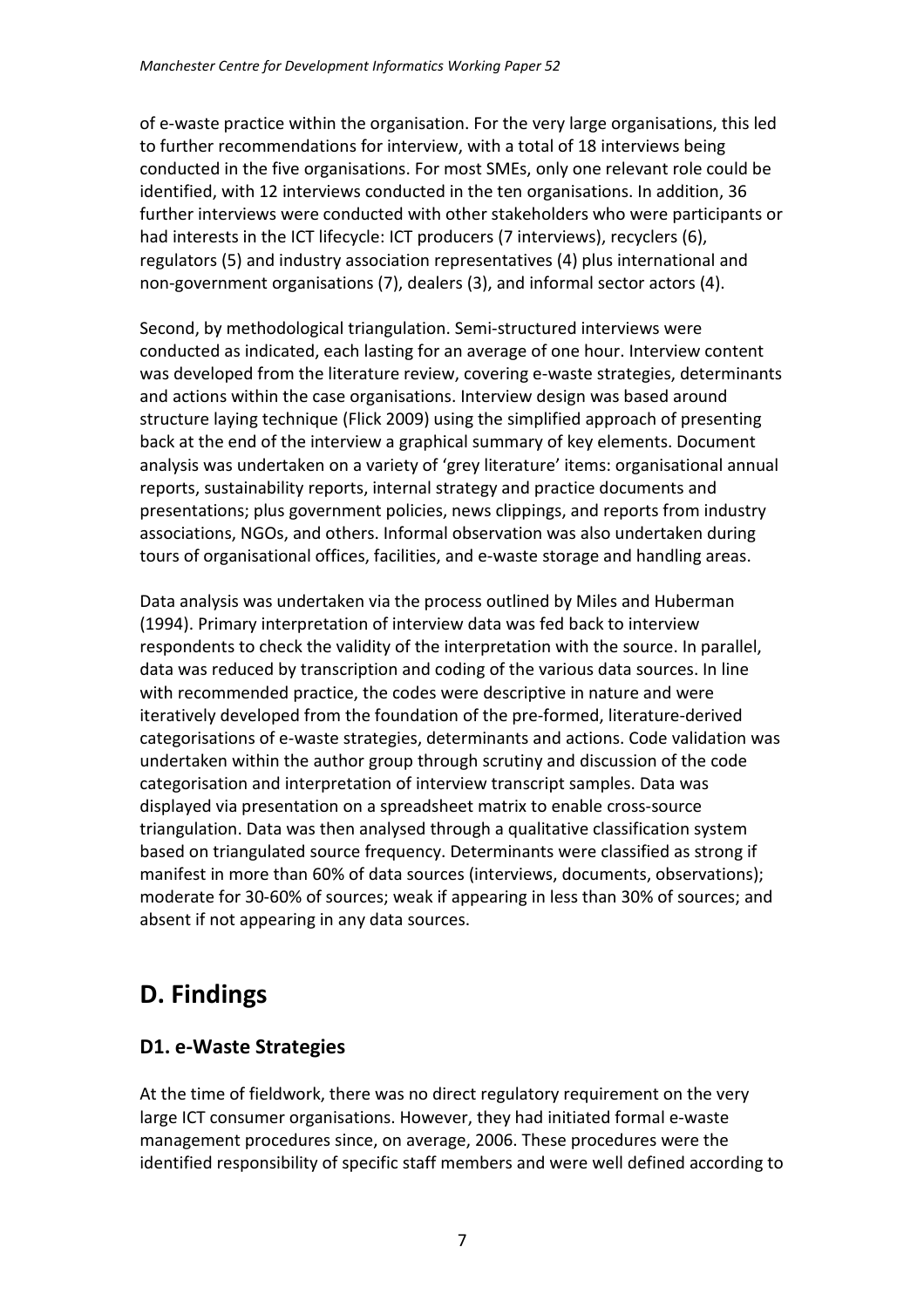quality standards, falling under overall green ICT policies as part of environmental management systems. Procedures stretched outside the organisations. Most ewaste was routed to one of the 23 formal e-waste recyclers established in India which most VLOs had audited to ensure the standards of e-waste handling. Remaining ICT was donated to secondary users such as local schools, and the VLOs were putting in place systems to track return of those donations back into the inhouse e-waste handling stream. When organisations adopt such good environmental practices, with awareness and participation of groups including top management that lead to strategic engagement, and in the absence of regulatory requirements; they fall into the *proactive* e-waste strategy category.

The SME ICT services organisations had no formal policies or strategies that encompassed e-waste; nor did they have a wider green ICT policy or environmental management system. There was no systematic mechanism for e-waste disposal. SMEs tried to prolong the life of their ICT as long as possible but after that point equipment would sometimes be returned to a dealer when new equipment was bought; some SMEs were seen just piling old equipment in any available space on their premises; others sold obsolete equipment to scrap dealers if approached. There were no interactions with formal e-waste recyclers. For the majority of SMEs, e-waste was not an issue that had made its way onto the management agenda because they felt they had more pressing concerns to deal with; they can therefore be classed as having an indifferent strategic approach to e-waste.

### D2. e-Waste Strategy Determinants

Why should these very different strategic approaches to e-waste management arise? Drawing on the field data shaped by the framework shown in Figure 1, we can seek to understand these differences in terms of the previously-identified determinants.

Government regulation was not present specifically in relation to e-waste, and all but the largest ICT firms were exempted from oversight by state-level Pollution Control Boards (PCBs). The government had issued rules on the handling of hazardous waste since the 1980s, with a 2003 amendment indicating coverage of e-waste. However, the remit was waste created during production of electronic equipment, not postconsumption waste. Guidelines issued in 2008 by the Ministry of Environment and Forests were broader but seen as inadequate, leading major ICT producers, international donors and others to initiate a consultation process that led specific e-Waste (Management & Handling) Rules to be drafted in 2010, legislated in 2011, and implemented from 2012 (i.e. after the fieldwork period). Based on principles of extended producer responsibility, these acknowledged the role of bulk and individual consumers in the creation of e-waste.

The very large ICT firms had to file annual environmental compliance reports to PCBs, and both documents and interviewees reflected on the importance of regulatory compliance. They had therefore been following hazardous waste rules when handling e-waste since the mid-2000s. All were well aware of the forthcoming e-waste-specific legislation and had ensured that they were already not just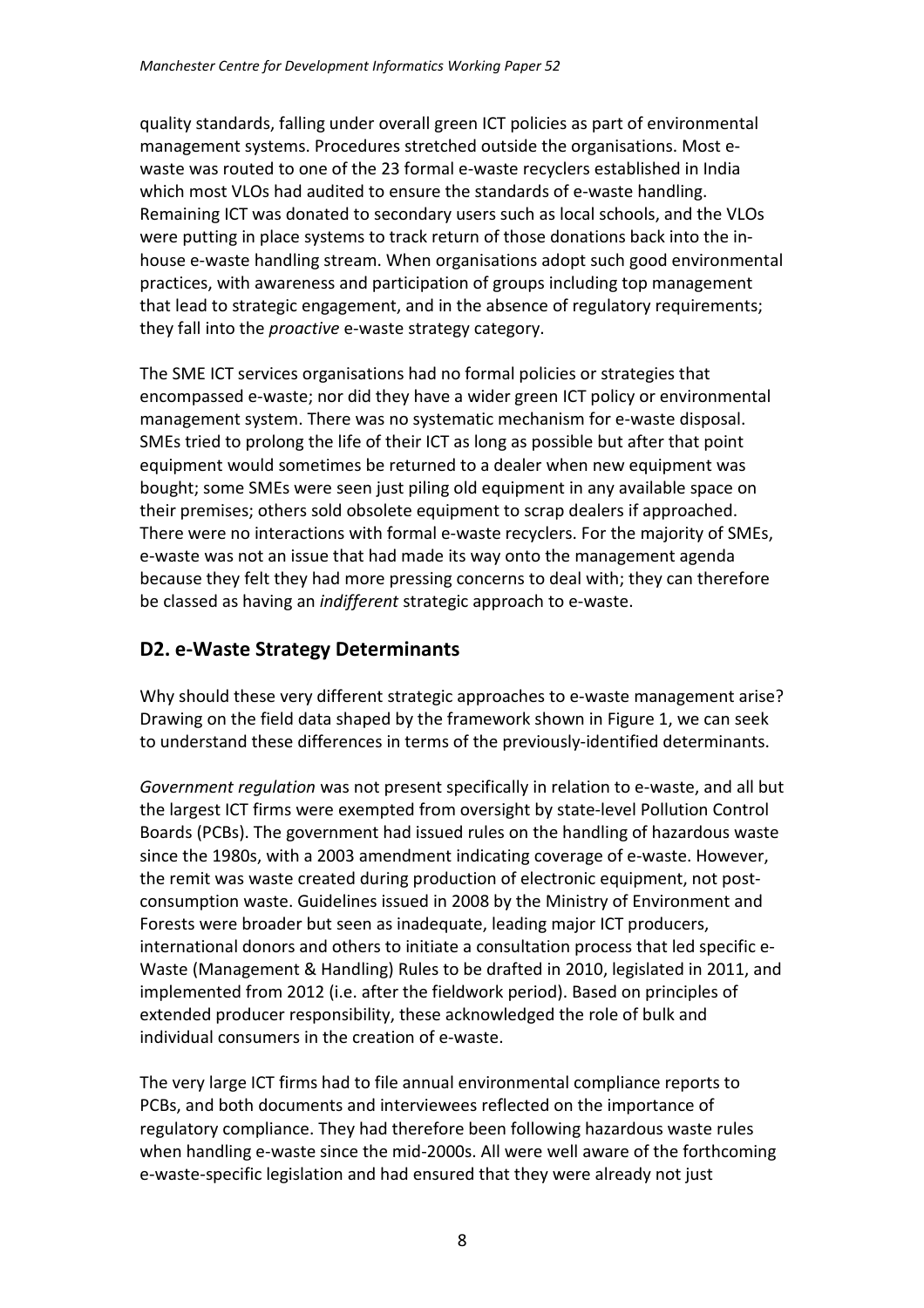compliant, but more than compliant; for example in their audit of recycling partners. In contrast, SMEs regarded regulations in the abstract as important but on the specifics of e-waste, they were not aware of either existing rules and guidelines or forthcoming legislation. Being exempt from any environmental oversight, these issues were simply not 'on their radar'.

Peer pressure was tangible within VLO interviews. Managers had participated in environmental fora of NASSCOM and through these were aware of e-waste practice in their peers. Environmental awards by industry associations were a particular motivator, seen as a means of benchmarking good practice and also gaining recognition. As a result, practices were learned and copied; as one Sustainability Director made clear: "If someone is doing then we say, why can't we also do this?". One signal of these isomorphic pressures was relative synchronicity: the firms all started using formal recyclers and certified environmental management systems around 2006, and in 2008 three began producing a Corporate Sustainability Report using Global Reporting Initiative standards, with the other two in process of doing the same at the time of fieldwork.

Although they are NASSCOM members, the SMEs did not participate in environmental discussions but, instead, in SME fora. Interviewees indicated that these shared information on a variety of ICT services practices but did not discuss 'green issues'.

Client requirements were a significant mechanism by which pressure to deal effectively with e-waste was transmitted to the very large ICT firms. The majority of their clients were US and European (especially British). 94% of publicly-traded companies in those countries insert 'green' clauses into their outsourcing negotiations and contracts (Brown 2008), and environmental performance plays a growing role in selection of ICT outsourcing vendors (Dataquest 2009). This was reflected in the VLOs' experiences with their clients, with interviewees sharing examples of environmental audit questionnaires used by clients (especially those from Europe; much less so with US clients). e-Waste was not often an explicit part of this but, due to the other determining factors, the ICT firms bundled it into their responses since e-waste was seen as an integral part of their environmental response and management systems. They also foresaw that e-waste would become an ever-more explicit part of negotiations and wanted to ensure compliance in advance of this in order to avoid any shortcoming that might lead to a loss of business.

SMEs' were equally client-sensitive, but their clients – mainly from the domestic market and, if overseas, typically smaller US and Asian firms – were not environmentally-demanding. As one Director put it: "Outsourcing of work happens for cost-relative purposes. … In this scenario, they [clients] do not attach weightage to environmental prospects". They had thus not experienced client pressures around e-waste.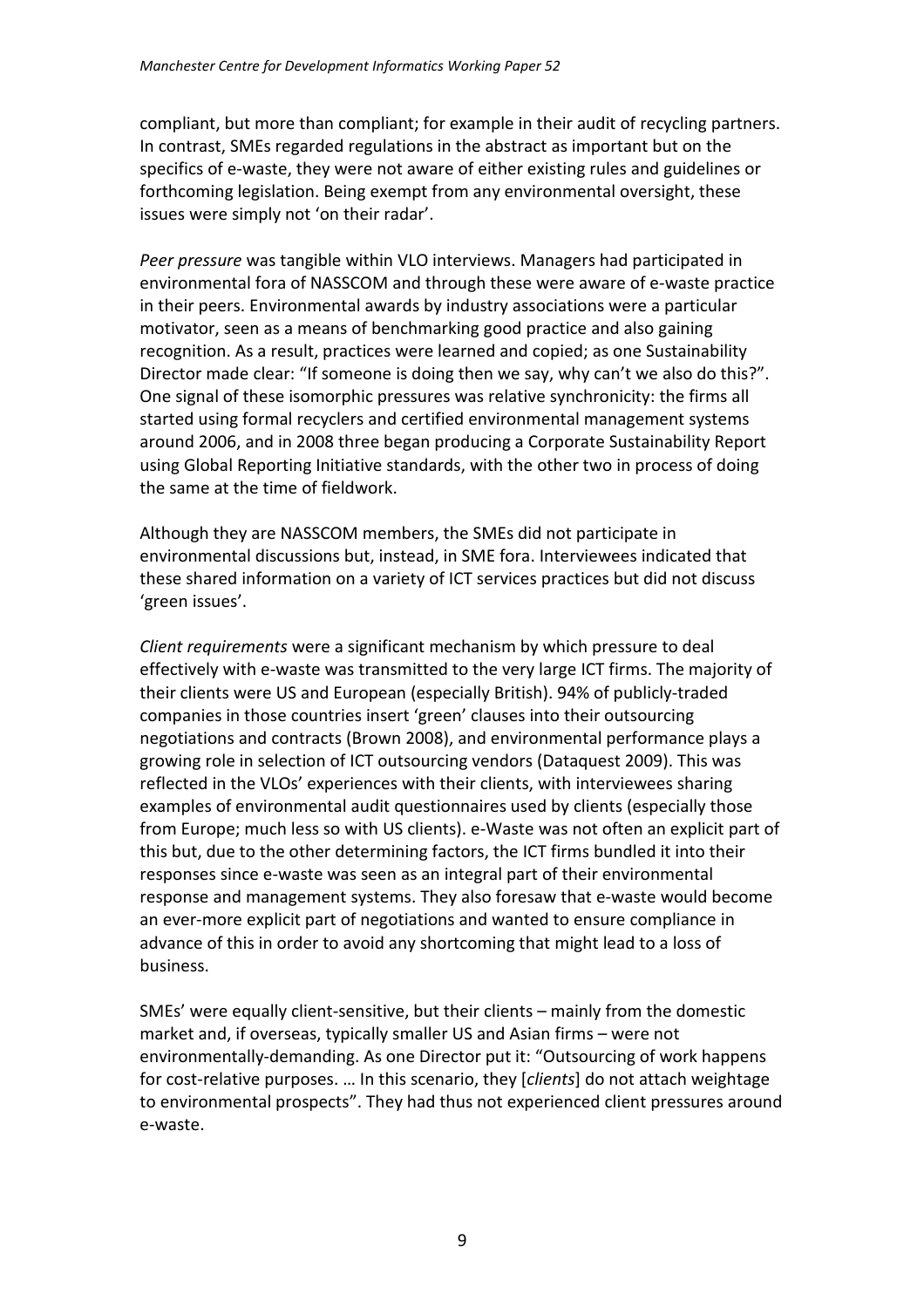Reputation and brand image can be very much related to the other three factors. For the very large firms, it was recognised as reflecting the perceptions of external stakeholders including government, peers, and existing and potential clients. As an intangible asset it was linked to the corporate bottom line, and had many feeder components including e-waste management. As one Director stated, "[X company] has built an image for itself for quality and good practices … we take up sustainable practices to maintain that, and e-waste is a part of this".

For the VLOs, these things matter because their size makes them highly visible to external stakeholders, and yet those stakeholders have only indirect relationships mediated by image and reputation – with the organisation and its systems and processes. The opposite was true of SMEs – they are largely invisible to government, the mass media and their general client base, and they tend to work through direct relationships: "we sell our services through one-to-one interaction with customers", as one Director noted. The result is that brand was not an active concept for SME managers, and reputation related to word-of-mouth about delivery of ICT services, not to internal systems such as e-waste handling.

Financial impact was interpreted by interviewees to relate to the direct finances of e-waste management. The very large firms were aware of costs such as e-waste storage and they used a tendering system to dispose of defunct ICT via formal recyclers. But as huge, highly-profitable firms these costs were of minor significance compared to other determinants: "financial factors are not important for us for ewaste disposal", as one Facilities Head stated.

The SMEs marched to a different drum because their profitability was lower and cashflow tighter. They were imbued with a philosophy that 'every penny counts', and it was this above all which was seen to shape their views on e-waste. They were all concerned to maximise ICT lifespan, minimise management time associated with end-of-life equipment, and maximise income from disposal, which was achieved either through dealer-return and negotiated discounts, or through obtaining the highest-possible price for disposal to local scrap dealers.

Finally, corporate culture and leadership differed between the two sets of firms. Very large firms incorporate features of the ICT sector which make it different from traditional Indian industrial sectors: more flexible and informal working relations, a very young workforce, globalised working, and high levels of staff turnover (Upadhya & Vasavi 2006, Mishra 2011). One result is culture and leadership that is much more reflective of the views of employees; and those views are increasingly 'green': "We have these youngsters in recent years that are more aware than earlier generations. … They want us to be environmentally-responsible and want us to do these things [manage e-waste]", said one Sustainability Director. There is then a need – to help ensure staff loyalty and to assist with recruitment – for this to be reflected in practice, in leadership statements and in the reputation of the firm with these internal stakeholders. It was not possible to probe the validity of commitments which appeared in various Chairman's visions and Annual Reports, but interviewees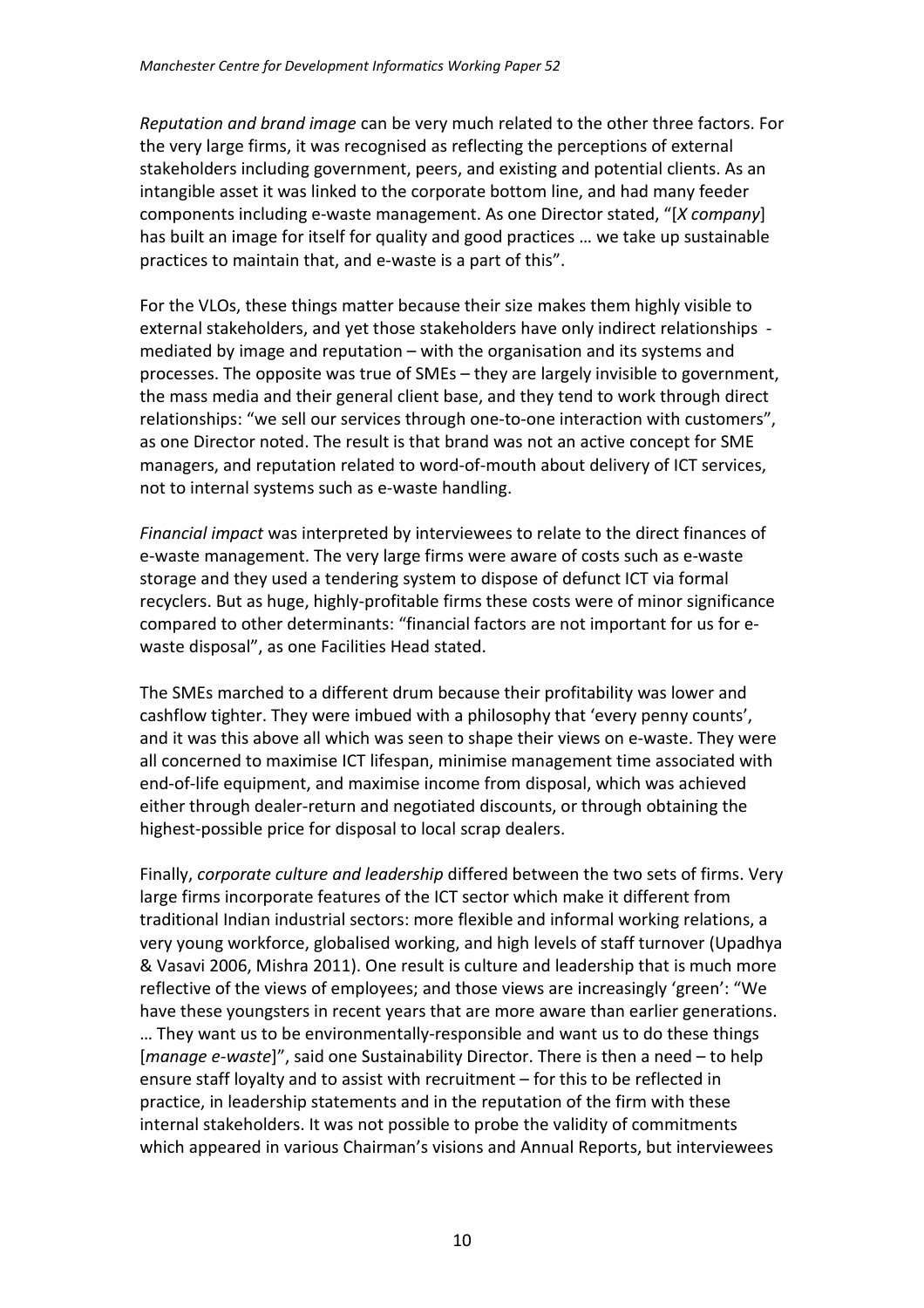did appear to take a genuine pride in the VLOs' broad environmental strategies and specific recycling of ICT.

There was a more hierarchic style in SMEs that was less concerned with employee views, and the focus of leadership and culture that they largely shaped was staying in business. Sustainability issues – either per se or instrumentally in helping support that business agenda – were not identified as components of organisational culture or leadership guidance. As one SME Director stated, "Unless you bring it as a statutory requirement, none of the so-called leadership will pay attention to this".

#### D3. Linking Strategies and Determinants

Analysing the field data and strength of determinants on the basis of the categorisation described under 'Methodology', we produce the summary radar diagrams shown in Figures 2 and 3.



Figure 2. e-Waste Strategy Determinants in VLOs (Proactive e-Waste Strategy)



Figure 3. e-Waste Strategy Determinants in SMEs (Indifferent e-Waste Strategy)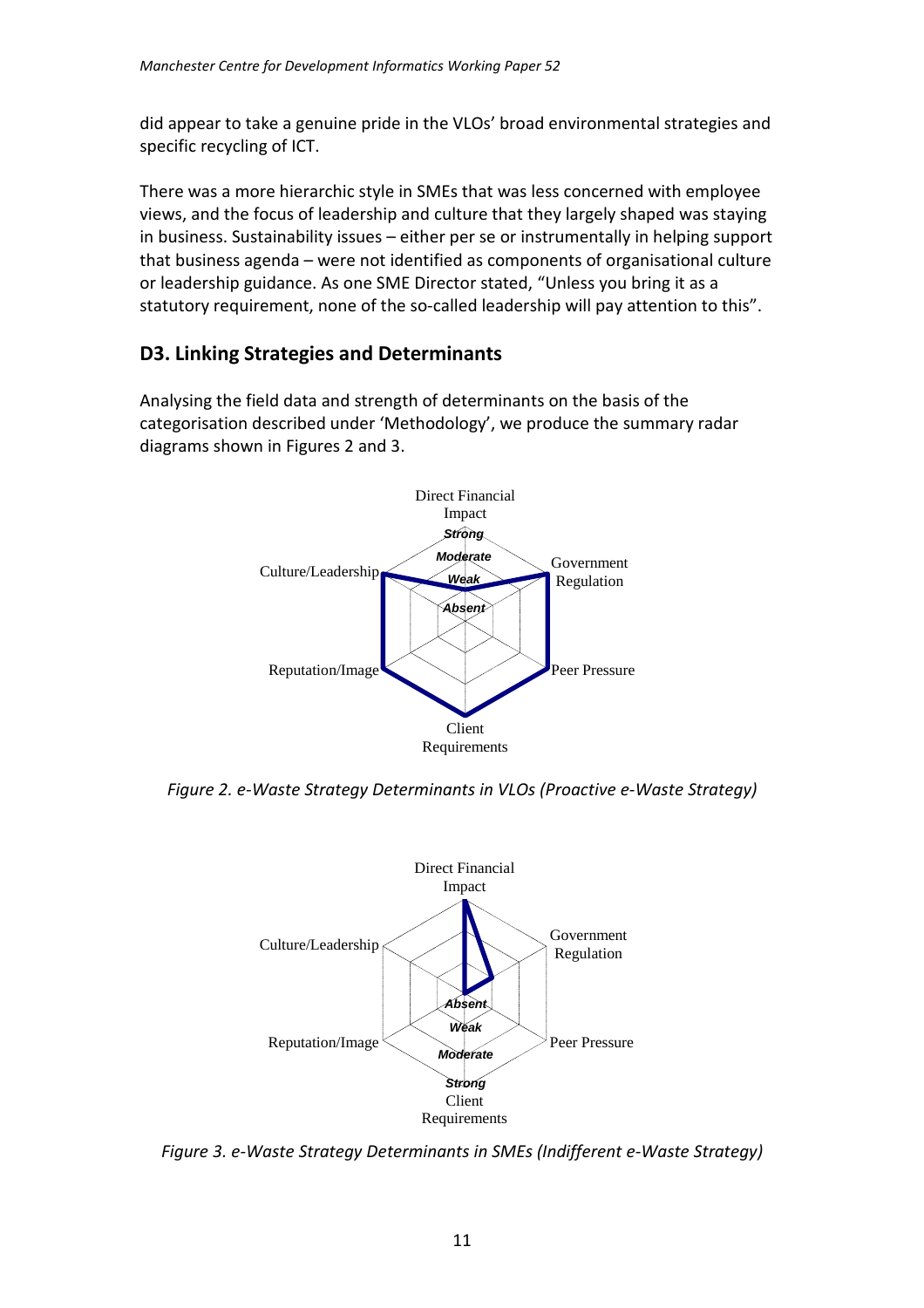For all six factors, there was a clear sense that they were important in shaping decisions about e-waste strategy: in other words, all of these were determinants<sup>4</sup>. But, the actual strength of the determinants in pushing the organisations towards more active strategies, showed two quite different patterns. For the very large firms, there was a strong set of driving forces, which had led them to a proactive e-waste strategy. By contrast, for SMEs, almost all the determinants contained no driving force, leading them to have an indifferent e-waste strategy.

## E. Discussion and Conclusions

It is possible – field data did not permit a determination – that there is a socio-ethical foundation to the e-waste actions of the very large firms: that CEOs and senior management teams have a genuine environmental concern and a genuine vision for sustainable operations. But there is a far-stronger sense that all types of ICT service firms share a common core foundation: their financial bottom line. However, their differing contexts, including differing value chains, and different size lead them to significantly different interpretations of that bottom line and, hence, to differing ewaste strategies.

For the SMEs, e-waste is a peripheral nuisance; something on which to spend minimum effort in exchange for as much of a financial payment as can be extracted from their current connections to dealers in either ICT or scrap. Lacking any perceived contextual pressures, SME managers vest in e-waste no wider business or social or environmental ramifications.

VLO managers see – because they are forced to see – e-waste within a much bigger picture. e-Waste connects to profitability only marginally in the direct (minor) sense perceived in SMEs but rather in an indirect sense as it affects core profit determinants: the requirements of new and potential clients, corporate reputation, regulatory requirements, employee satisfaction. The VLOs are continuously made aware of this connection: not just by clients but by their peer group and their own staff. And they therefore see a two-way relationship. These factors determine ewaste strategy because e-waste strategy can affect these factors which, in turn, can affect profits. This fits the broader evidence that environmental practices can affect the corporate bottom line (e.g. Hillary 2004, Aragon-Correa & Rubio-Lopez 2007).

So e-waste is not a peripheral issue for the very large firms: it 'expands' in terms of both scope and time horizons. As just described, it scopes out to touch many aspects and stakeholders of their business. VLO management also has the capacity to think about the future direction of economic and socio-political curves; curves which SME managers are barely aware of since they are so focused on short-term survival: a contrast between horizon-scanning vs. 'nose to the grindstone'. In doing so, VLO

l

 $^4$  Respondents were specifically asked about other factors which were determining their e-waste strategies but no other such factors were identified.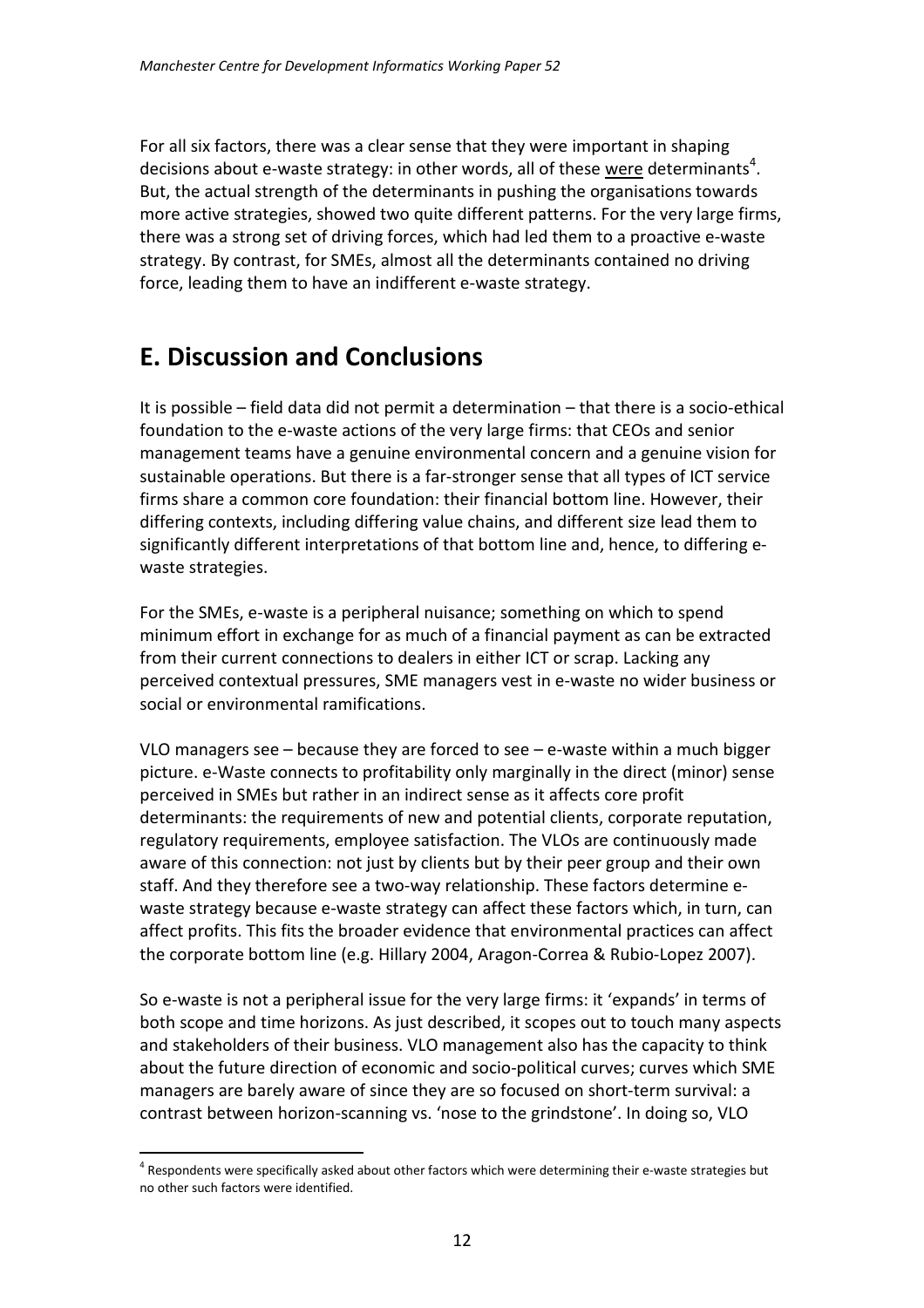managers understand the value of getting ahead of those curves: knowing requirements for stronger e-waste management are coming they lose nothing by implementing them now, and they might just gain some reputational and perhaps contractual advantage.

If we look to the deeper factors which shape the e-waste strategic determinants, size has already been identified and is known to be correlated to more proactive environmental strategies (Alvarez Gil et al 2001). Larger firms have the capacities for such strategies but their greater visibility to distant stakeholders and hence the greater importance of reputation and image impel greater proactivity. The external factors have a greater salience for these firms because of the nature of their value chains.

Although not differentiated by the categorisation adopted, there was a clear sense from all respondents that client requirements were the primus inter pares of the determinant factors; being mentioned with greater frequency than any other but also being most directly linked to e-waste actions. Hence, the nature of the organisational value chains shaped their sustainability actions. For both larger and smaller firms, these are client-driven value chains in which sub-contractor behaviour is significantly shaped by the interests of the client (Gereffi 1999). For the SMEs, those interests have focused largely on cost of the ICT services delivered (though also requiring delivery beyond a quality threshold).

The VLOs operate within global value chains in which cost and quality are important for clients but so, too – at least for some – are environmental standards. Global value chains are sometimes criticised for offshoring environmental costs (e.g. pollution) from the global North to the global South (Levinson 2010). But, in this case, the global value chains have been responsible for offshoring environmental values and practices. Due to the highly competitive nature of ICT service supply, and the relatively low barriers to changing outsourcer, the power in these chains lies with the clients and their requirements. These have pushed the very large firms to adopt sustainable strategies – for example around e-waste – in advance of local regulatory pressures. Indeed, they have led these firms to themselves pressurise the Indian government to 'get its act together' around the issue of e-waste legislation.

Isomorphic institutional forces are readily transmitted through global value chains (Guler et al. 2002) and have thus led Indian firms to adopt the same types of e-waste strategies, standards and practices found in firms within Europe and the US. The same applies to the government legislation that was being formulated during the fieldwork period, and subsequently put into law. This follows the typical approach in the global North based around extended producer responsibility (EPR), by which ICT producers are responsible for taking back end-of-life ICT. Yet this mismatches the current status of both e-waste determinants and practice: a problem found in some other developing countries (Kojima et al 2009).

As described above, none of these bulk consumers has an e-waste relationship with ICT producers: other channels are used. Not only would the current legislation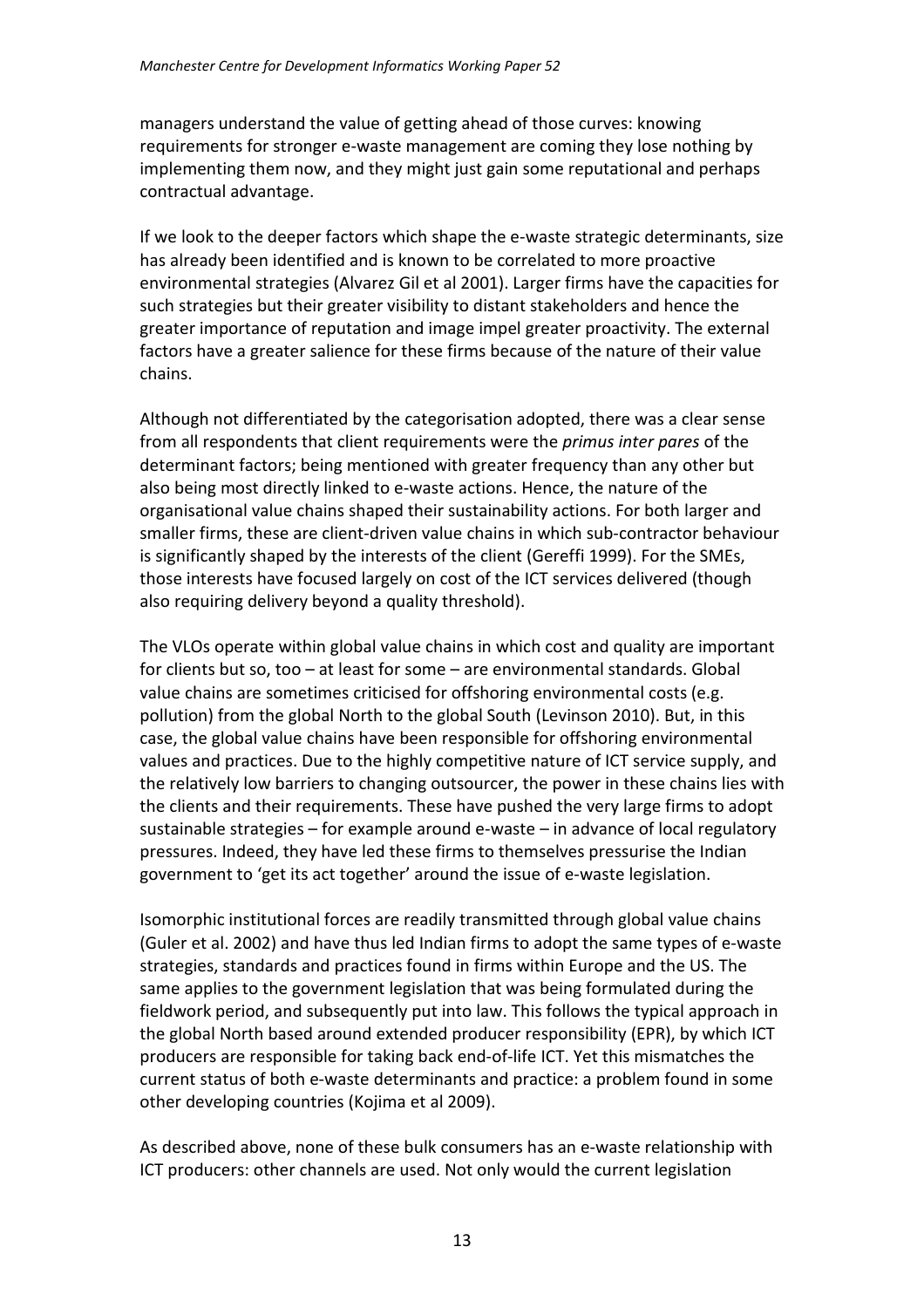require a new mechanism to be put into place, but existing relationships and mechanisms would have to be ruptured; something which is never easy. All bulk consumers currently receive a financial payment of some kind for their e-waste; yet EPR assumes the producer makes no payment. The strength of this determinant varied between bulk consumers, but it was always present and this makes it even more difficult for the legislated route for e-waste disposal to come into practice. What will most likely be required is an arrangement whereby recyclers (who currently run at less than full capacity) are formally recognised as proxies for the producers, and continue to provide payments for e-waste collected.

Legislation also falls down on the matter of ICT SMEs. SMEs form around 80% of all ICT companies in India and contribute in total around 30% of output (Upadhyay 2007)<sup>5</sup>. On that basis, it is likely that they contribute around 30% of ICT bulk consumer e-waste, yet they are exempt from the new e-waste legislation. Our analysis of determinants suggests that, were SMEs to be brought into the purview of regulation, it would have an effect on their e-waste strategy. A stronger pressure point is client requirements, and it is possible that civil society pressure on clients and directly on SMEs could exert an effect to move them from their current indifference. There are also collective, government bodies – the Software Technology Parks of India, and state Micro, Small and Medium Enterprise boards – which register SMEs. They could help take responsibility for raising e-waste awareness among SME senior managers, but also for collective recycling: pooling across firms in order to reap economies of scale and enable end-of-life ICT from smaller firms to connect into formal recycling mechanisms.

In conclusion, we have focused on an aspect of ICT-related sustainability of growing importance in developing countries: the handling of e-waste. As part of exploratory research, we developed and instantiated two models of relevance to e-waste in developing countries: a continuum of e-waste management strategies, and a model of determinants of those strategies. These models have helped us to understand not just what key producers of e-waste are doing about this issue, but also why. These insights are essential for the planning of effective e-waste interventions in developing countries; a point illustrated by our ability to critique current Indian ewaste legislation on the basis of the new knowledge created here.

Given their application to just one sector in one country, and given the exploratory and qualitative nature of the work undertaken, we must be guarded in claims about the wider validity of our two models, though their derivation from the wider literature certainly suggests they could be more generally applicable. We hope that future work will test application of the models in other sectors: for other bulk ICT consumers (such as organisations in government, education, healthcare, finance, retail, etc) and informal sector enterprises, for other technologies (e.g. mobile ICT), and in other developing countries.

l

 $^5$  Defining SME as <500 employees. Although our definition was <1000 employees, eight of the ten SMEs surveyed fall into the <500 staff category.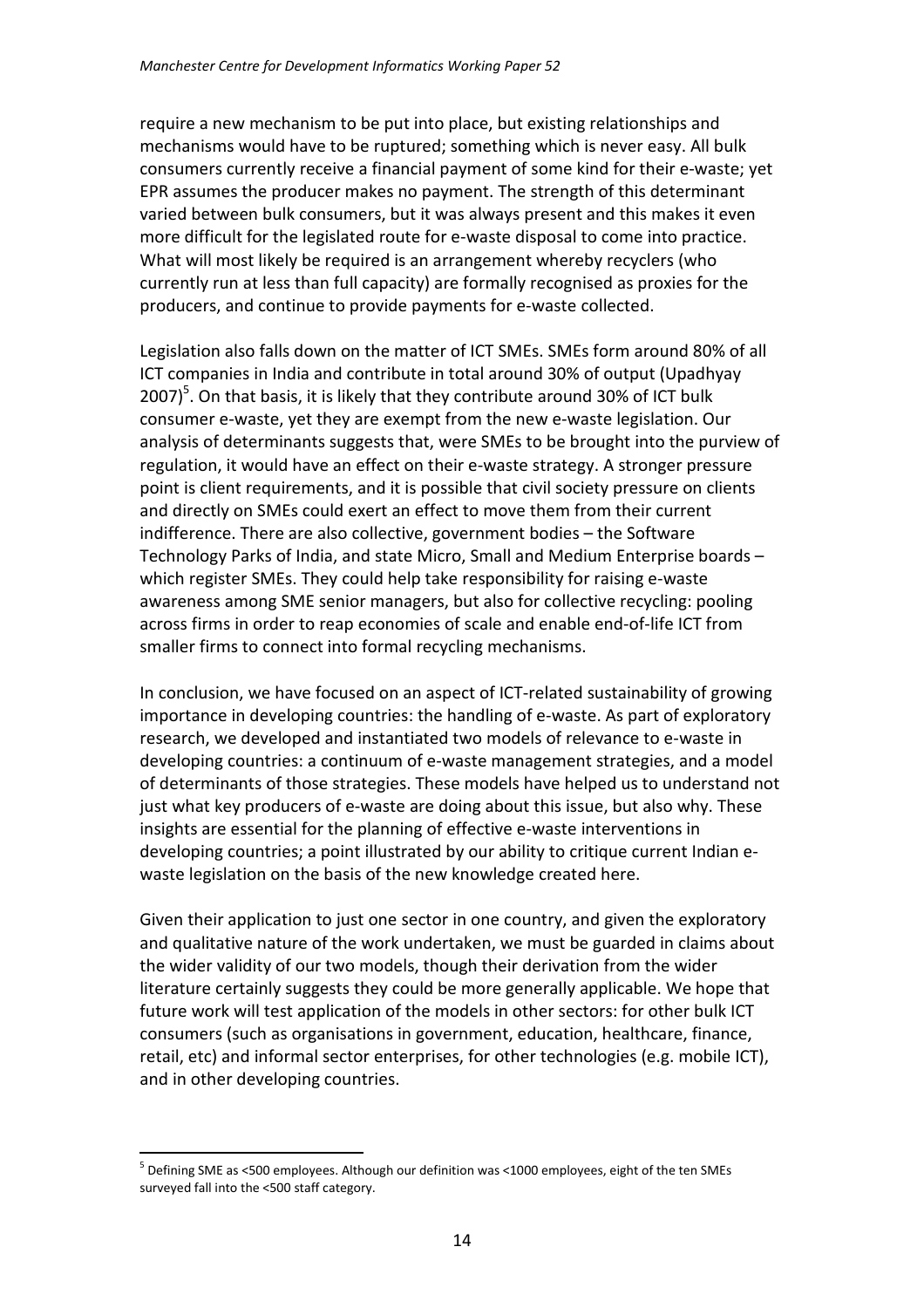#### References

- Agarwal, R., Ranjan, R. & Sarkar, P. (2003) Scrapping the Hi-Tech Myth, Toxics Link, New Delhi
- Akenji, L., Hotta, Y., Bengtsson, M., & Hayashi, S. (2011) EPR Policies for Electronics in Developing Asia, Institute for Global Environmental Strategies, Kanagawa, Japan
- Albrini, A. (2008) The Internet in developing countries: a medium of economic, cultural and political domination, International Journal of Education and Development Using Information and Communication Technology, 4(1), 49-65
- Ali, M. & Bailur, S. (2007) The challenges of 'sustainability' in ICT4D, paper presented at 9<sup>th</sup> International Conference on Social Implications of Computers in Developing Countries, São Paulo, Brazil, 28-30 May
- Alvarez Gil, M.J., Burgos Jiménez, J. & Céspedes Lorente, J.J. (2001) An analysis of environmental management, organisational context and performance of Spanish hotels, Omega, 29(6), 457-471
- Aragon-Correa, J.A. & Rubio-Lopez, E.A. (2007) Proactive corporate environmental strategies: myths and misunderstandings, Long Range Planning, 40(3), 357-381
- Azzone, G. & Bertelè, U. (1994) Exploiting green strategies for competitive advantage. Long Range Planning, 27(6), 69-81
- Bansal, P. & Roth, K. (2000) Why companies go green: A model of ecological responsiveness, Academy of Management Journal, 43(4), 717-736
- Barney, J.B. (1986) Organisational culture: can it be a source of sustained competitive advantage?, The Academy of Management Review, 11(3), 656-665
- Benito, J.G. & Benito, O.G. (2006) A review of determinant factors of environmental proactivity, Business Strategy and the Environment, 15, 87-102
- Brown, D. (2008) It is good to be green, Strategic Outsourcing, 1(1), 87-95
- Chatterjee, S. & Kumar, K. (2009) Effective electronic waste management and recycling process involving formal and non-formal sectors, International Journal of Physical Sciences, 4(13), 893-905
- Chawla, M. (2008) The e-waste quagmire, Dataquest (India), 1 Oct
- Chung, S. (2012) Project of waste quantities, Waste Management Research, 30(11), 1130-1137
- Cordano, M. (1993) Making the natural connection, paper presented at the International Association for Business and Society annual meeting, San Diego, CA
- Dataquest (2009) Toward greener outsourcing, Dataquest (India), 6 Jun
- Delmas, M. A. & Montiel, I. (2007) The Adoption of ISO 14001 within the Supply Chain. Institute for Social, Behavioral and Economic Research, UC Santa Barbara, **CA**
- Denin, N.K. (1978) The Research Act, McGraw-Hill, New York, NY
- Durrheim, K. (2008) Research design, in: Research in Practice, M.T. Blanche, K. Durrheim & D. Painter (eds), UCT Press, Cape Town, 33-59
- Egri, C.P. & Herman, S. (2000) Leadership in the North American environmental sector, Academy of Management Journal, 43, 571-604
- ELCINA (2009) Study on Status and Potential of e-Waste Management in India, Electronics Industry Association of India, New Delhi
- FE (2012) e-Waste volume set to reach eight lakh metric tonnes: govt, The Financial Express, 8 May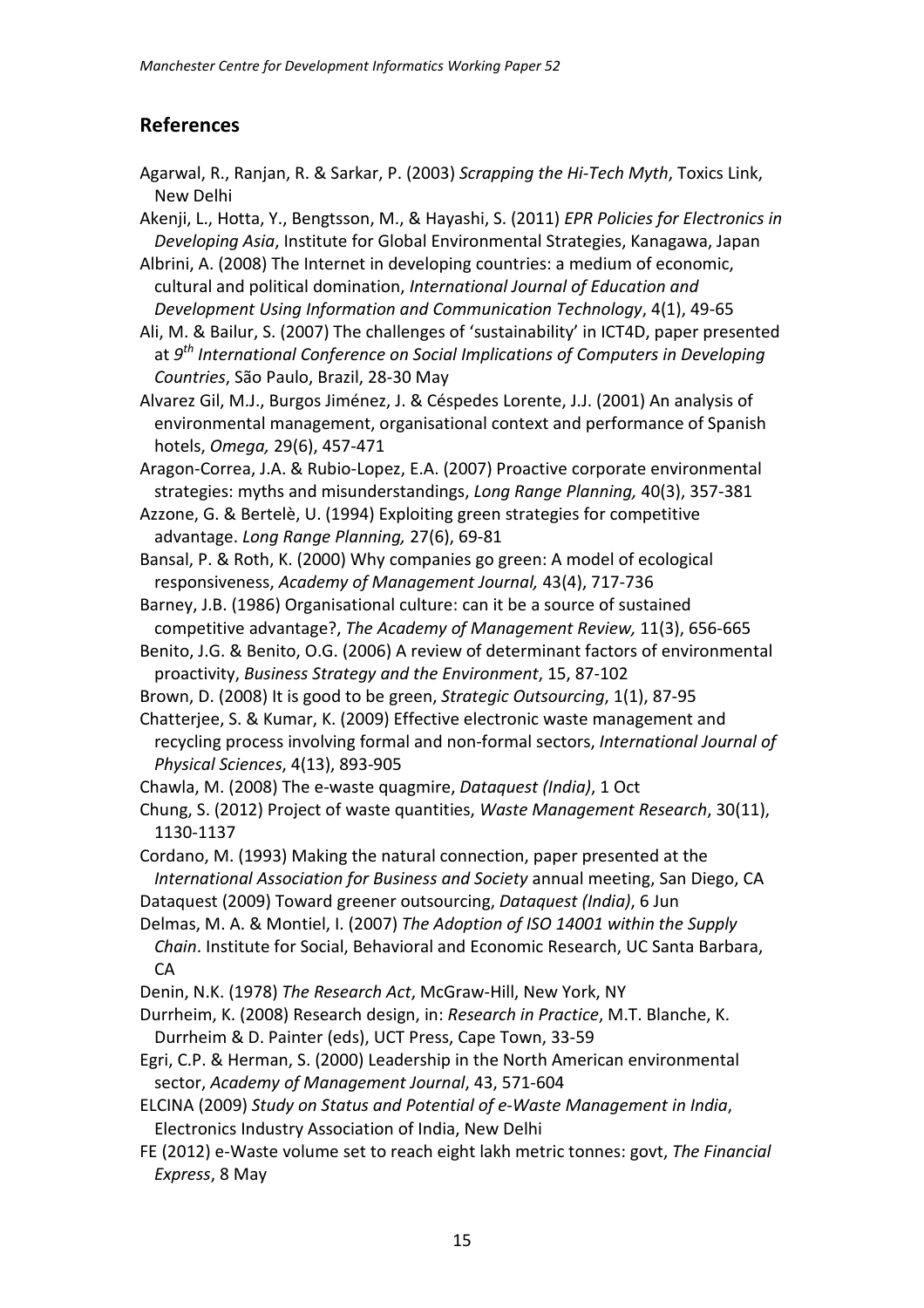Fernandez, E., Junquera, B. & Ordiz, M. (2003) Organisational culture and human resources in the environmental issue, The International Journal of Human Resource Management, 14(4), 634-656

Flick, U. (2009) An Introduction to Qualitative Research, Sage Publications, London

Flynn-Dapaah, K. & Rashid, A.T. (2010) Gender digital equality in ICT interventions in health, The Journal of Community Informatics, 6(1)

Fombrun, C. (1996) Reputation, Harvard Business School Press, Boston, MA

Frazzoli, C., Orisakwe, O.E., Dragone, R. & Mantovani, A. (2010) Diagnostic health risk assessment of electronic waste on the general population in developing countries' scenarios, Environmental Impact Assessment Review, 30(6), 388-399

Gereffi, G. (1999) A Commodity Chains Framework for Analysing Global Industries, Duke University, Durham, NC

Ghani, K.D.A., Nayan, S., Mohd Ghazali, S.A.I.S., Shafie, L.A. & Nayan, S. (2010) Critical internal and external factors that affect firms strategic planning, International Research Journal of Finance and Economics, 51, 50-58

Ghobadian, A., Viney, H., James, P. & Lui, J. (1995) The influence of environmental issues in strategic analysis and choice:: a review of environmental strategy among top UK corporations, Management Decision, 33(10), 46-58

Ghobadian, A., Viney, H., Liu, J. & James, P. (1998) Extending linear approaches to mapping corporate environmental behaviour, Business strategy and the environment, 7(1), 13-23

GISWatch (2010) Global Information Society Watch 2010: ICTs and Environmental Sustainability, GISWatch, Johannesburg, South Africa

GTZ-MAIT (2007) e-Waste Assessment in India, Manufacturers Association of IT, New Delhi

Guler, I., Guillen, M.F. & Macpherson, J.M. (2002) Global competition, institutions and the diffusion of organizational practices, Administrative Science Quarterly, 47(2), 207-232

Hillary, R. (2004) Environmental management systems and the smaller enterprise, Journal of Cleaner Production, 12(6), 561-569

Hoffman, A. (2000) Competitive Environmental Strategy, Island Press, Washington, DC

Howard-Grenville, J., Nash, J. & Coglianese, C. (2008) Constructing the license to operate: internal factors and their influence on corporate environmental decisions, Law & Policy, 30(1), 73-107

ITU (2012) ICT Statistics Database, International Telecommunication Union, Geneva

Kojima, M., Yoshida, A. & Sasaki, S. (2009) Difficulties in applying extended producer responsibility policies in developing countries, Journal of Material Cycles and Waste Management, 11(3), 263-269

Levinson, A. (2010) Offshoring pollution, Review of Environmental Economic Policy, 4(1), 63-83

Lynes, J.K. & Andrachuk, M. (2008) Motivations for corporate social and environmental responsibility, Journal of International Management, 8(14), 377– 390

- Miles, M. & Huberman, A.M. (1994) Qualitative Data Analysis, Sage, Beverly Hills, CA
- Miles, M.P. & Covin, J. G. (2000) Environmental marketing: a source of reputational, competitive, and financial advantage, Journal of Business Ethics, 23(3), 299-311